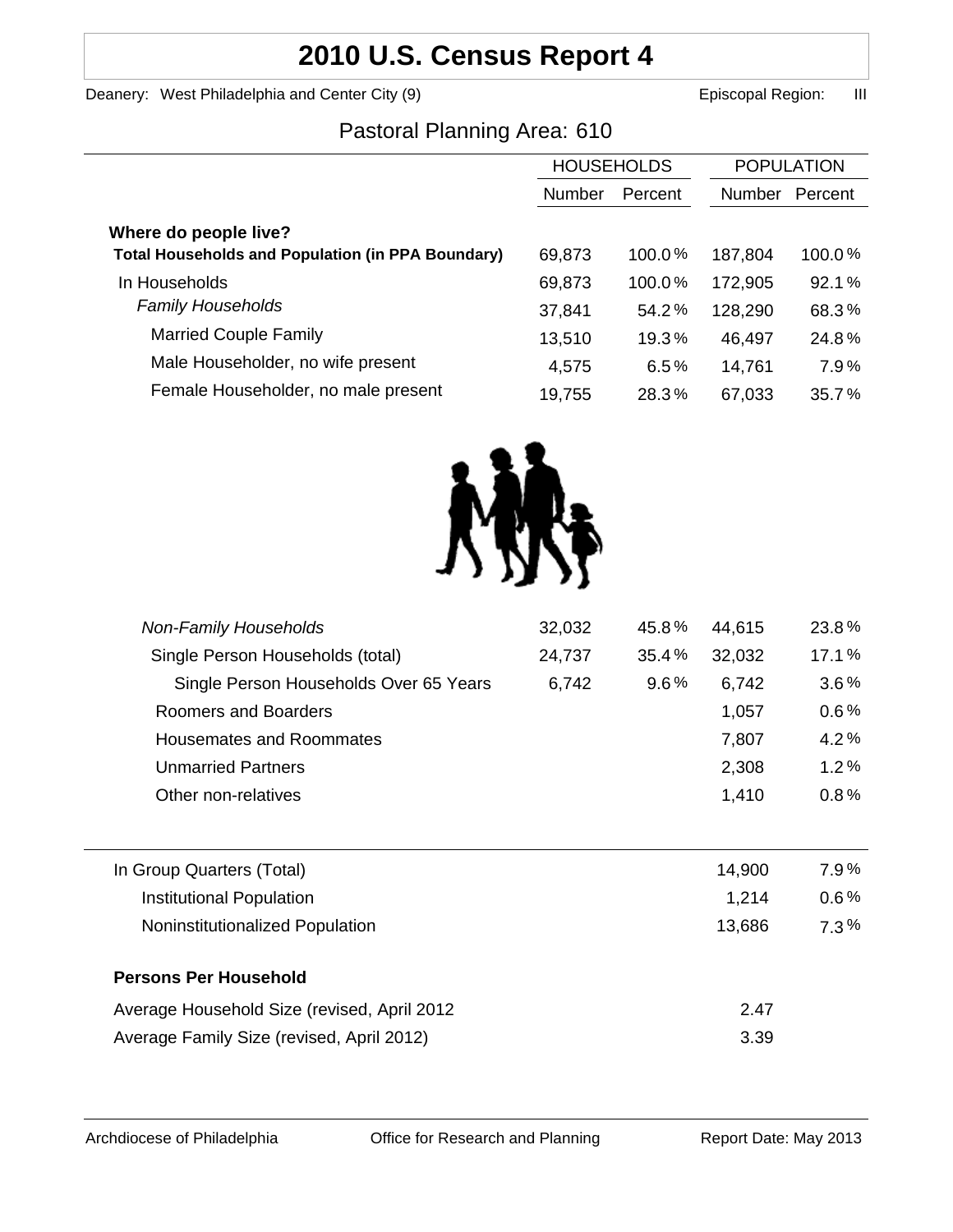# **2010 U.S. Census Report 4**

Deanery: West Philadelphia and Center City (9) **Example 2** Episcopal Region: III

## Pastoral Planning Area: 610

|                                                   | <b>POPULATION</b> |         |
|---------------------------------------------------|-------------------|---------|
| <b>CHILDREN - UNDER AGE 18</b>                    | Number            | Percent |
| Total Children - Under Age 18 (in PPA Boundary)   | 42,602            | 100.0%  |
| In Households                                     | 42,233            | 99.1%   |
| Householder or spouse is under 18                 | 48                | 0.1%    |
| With Related:                                     |                   |         |
| Married-Couple Family                             | 10,364            | 24.5%   |
| Male Householder, No Wife Present                 | 2,941             | 6.9%    |
| Female Householder, No Husband Present            | 19,104            | 44.8%   |
| <b>Other Related Householder</b>                  | 2,262             | 15.9%   |
| <b>With Non-Relatives</b>                         | 741               | 1.7%    |
| <b>Grandparent Householder</b>                    | 6,772             | 15.9%   |
| In Group Quarters                                 | 369               | 0.9%    |
| Institutionalized population                      | 97                | 0.2%    |
| Noninstitutionalized population                   | 272               | 0.6%    |
| <b>ADULTS - AGE 65 AND OLDER</b>                  |                   |         |
| Total Adults - Age 65 and Older (in PPA Boundary) | 19,405            | 100.0%  |
| In Households                                     | 18,528            | 95.5%   |
| Family Households:                                | 10,973            | 56.5%   |
| Is Householder or Spouse                          | 8,913             | 45.9%   |
| With Other Relative Householder                   | 762               | 3.9%    |
| With Non-Related Householder                      | 221               | 1.1%    |
| is Parent                                         | 959               | 4.9%    |
| is Parent-in-Law                                  | 118               | 0.6%    |
| In Non-family Households:                         | 7,555             | 38.9%   |
| Male Living Alone                                 | 2,098             | 10.8%   |
| Male not Living Alone                             | 244               | 1.3%    |
| Female Living Alone                               | 4,644             | 23.9%   |
| Female not Living Alone                           | 215               | 1.1%    |
| Other                                             | 355               | 1.8%    |
| In Group Quarters                                 | 877               | 4.5%    |
| Institutionalized population                      | 763               | 3.9%    |
| Noninstitutionalized population                   | 115               | 0.6%    |
| Housing Units in the Pastoral Planning Area       |                   |         |
| <b>Total Housing Units</b>                        | 80,532            | 100.0%  |
| Occupied                                          | 69,873            | 86.8%   |
| Owner-Occupied                                    | 32,177            | 40.0%   |
| Renter-Occupied                                   | 37,696            | 46.8%   |
| Vacant                                            | 10,659            | 13.2%   |

Archdiocese of Philadelphia **Office for Research and Planning** Report Date: May 2013